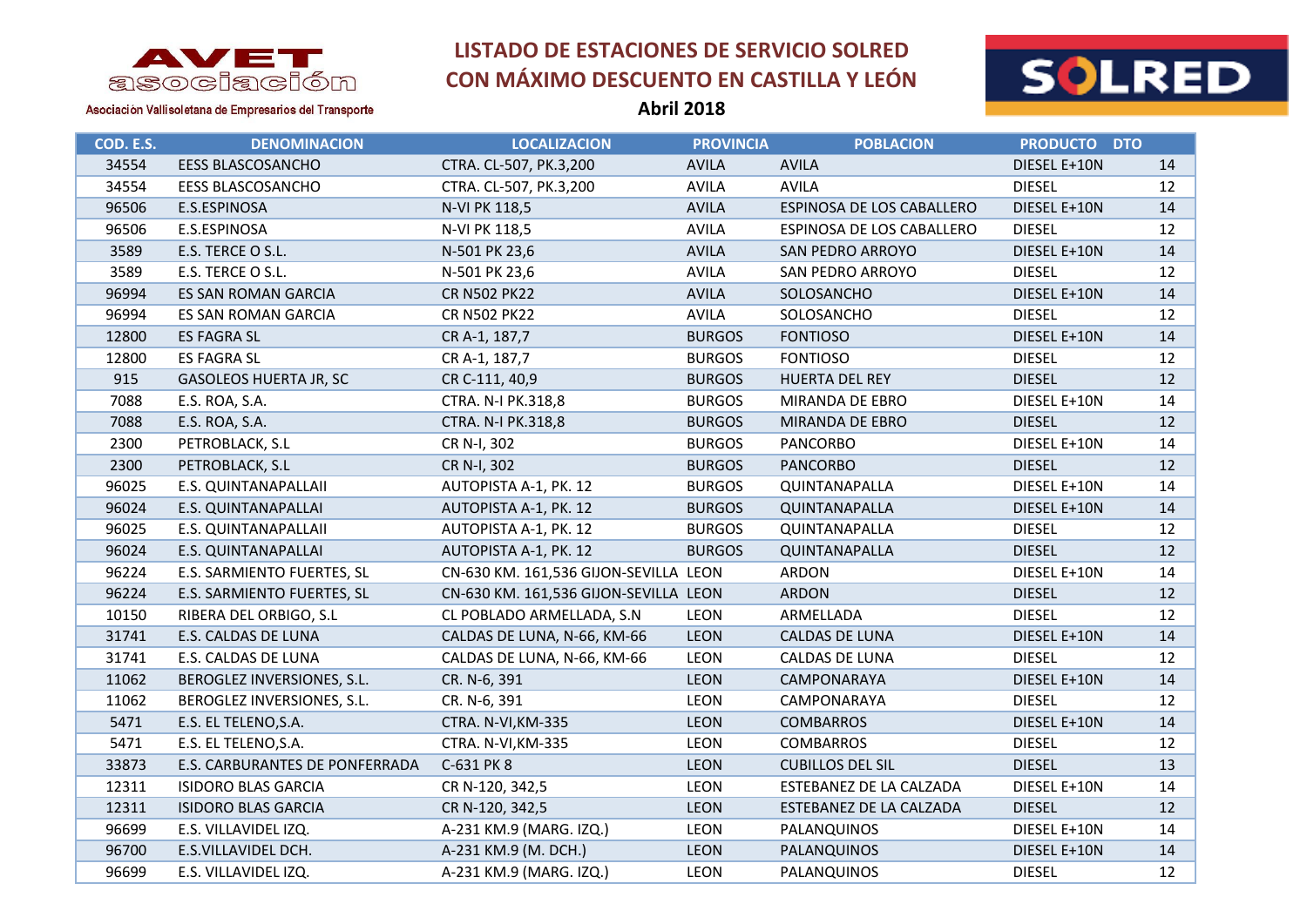

**Abril 2018**



Asociación Vallisoletana de Empresarios del Transporte

| 96700 | E.S.VILLAVIDEL DCH.            | A-231 KM.9 (M. DCH.)                      | <b>LEON</b>     | PALANQUINOS              | <b>DIESEL</b> | 12 |
|-------|--------------------------------|-------------------------------------------|-----------------|--------------------------|---------------|----|
| 11996 | <b>CARBURANTES MONTEARENAS</b> | C/MONTEARENAS (ANTIGUA N-VI), S LEON      |                 | PONFERRADA               | DIESEL E+10N  | 14 |
| 96746 | E.S. PONFERRADA M.DCHO.        | CTR. A-6, PK-390,4                        | <b>LEON</b>     | PONFERRADA               | DIESEL E+10N  | 14 |
| 96747 | E.S. PONFERRADA M.IZDO.        | CTR. A-6, PK-390,4                        | <b>LEON</b>     | PONFERRADA               | DIESEL E+10N  | 14 |
| 11996 | <b>CARBURANTES MONTEARENAS</b> | C/MONTEARENAS (ANTIGUA N-VI), S LEON      |                 | PONFERRADA               | <b>DIESEL</b> | 12 |
| 96746 | E.S. PONFERRADA M.DCHO.        | CTR. A-6, PK-390,4                        | <b>LEON</b>     | PONFERRADA               | <b>DIESEL</b> | 12 |
| 96747 | E.S. PONFERRADA M.IZDO.        | CTR. A-6, PK-390,4                        | <b>LEON</b>     | PONFERRADA               | <b>DIESEL</b> | 12 |
| 5457  | <b>E.S. SARMIENTO FUERTES</b>  | CTRA N-630, KM-186                        | <b>LEON</b>     | TORAL DE LOS GUZMANES    | DIESEL E+10N  | 14 |
| 5457  | <b>E.S. SARMIENTO FUERTES</b>  | CTRA N-630, KM-186                        | <b>LEON</b>     | TORAL DE LOS GUZMANES    | <b>DIESEL</b> | 12 |
| 31171 | ES COLOMAR INVERSIONES Y SERVI | CR N-621, PK. 5                           | <b>LEON</b>     | VILLAQUILAMBRE           | DIESEL E+10N  | 14 |
| 31171 | ES COLOMAR INVERSIONES Y SERVI | CR N-621, PK. 5                           | <b>LEON</b>     | VILLAQUILAMBRE           | <b>DIESEL</b> | 12 |
| 97100 | MATAPORQUERA                   | AUTOVIA A-67, KM 116,600                  | <b>PALENCIA</b> | AGUILAR DE CAMPOO        | DIESEL E+10N  | 14 |
| 97100 | MATAPORQUERA                   | AUTOVIA A-67, KM 116,600                  | <b>PALENCIA</b> | <b>AGUILAR DE CAMPOO</b> | <b>DIESEL</b> | 12 |
| 34115 | <b>DUEÑAS</b>                  | CTRA. N-620, KM 87                        | <b>PALENCIA</b> | <b>DUEÑAS</b>            | DIESEL E+10N  | 14 |
| 12851 | E.S.EXP.RINCON SAN JOSE, S.L.  | N-620 PK.98,8                             | <b>PALENCIA</b> | <b>DUEÑAS</b>            | DIESEL E+10N  | 14 |
| 96941 | DUEÑAS M.I.                    | CTRA. N-620 KM 87,5                       | <b>PALENCIA</b> | <b>DUEÑAS</b>            | DIESEL E+10N  | 14 |
| 34115 | <b>DUEÑAS</b>                  | CTRA. N-620, KM 87                        | <b>PALENCIA</b> | <b>DUEÑAS</b>            | <b>DIESEL</b> | 12 |
| 12851 | E.S.EXP.RINCON SAN JOSE, S.L.  | N-620 PK.98,8                             | <b>PALENCIA</b> | <b>DUEÑAS</b>            | <b>DIESEL</b> | 12 |
| 96941 | DUEÑAS M.I.                    | CTRA. N-620 KM 87,5                       | <b>PALENCIA</b> | <b>DUEÑAS</b>            | <b>DIESEL</b> | 12 |
| 6021  | AS MONTAÑA PALENTINA, S.L.     | CR-615 PK.83,1                            | <b>PALENCIA</b> | FRESNO DEL RIO           | DIESEL E+10N  | 14 |
| 6021  | AS MONTAÑA PALENTINA, S.L.     | CR-615 PK.83,1                            | <b>PALENCIA</b> | FRESNO DEL RIO           | <b>DIESEL</b> | 12 |
| 34394 | JOSE M. ROMERO MARTINEZ        | CRTA. C-615 P.K.50,6                      | <b>PALENCIA</b> | LA SERNA                 | DIESEL E+10N  | 14 |
| 34394 | JOSE M. ROMERO MARTINEZ        | CRTA. C-615 P.K.50,6                      | <b>PALENCIA</b> | <b>LA SERNA</b>          | <b>DIESEL</b> | 12 |
| 33021 | SERVICIOS OLMEDILLO, S.L.      | N-620 PK.76                               | <b>PALENCIA</b> | MAGAZ DE PISUERGA        | DIESEL E+10N  | 14 |
| 33021 | SERVICIOS OLMEDILLO, S.L.      | N-620 PK.76                               | <b>PALENCIA</b> | MAGAZ DE PISUERGA        | <b>DIESEL</b> | 12 |
| 4693  | ES.JOAQUIN GOLDAR MTNEZ, SL    | AVDA. CONCENTRACION PORCELARI PALENCIA    |                 | <b>OSORNO</b>            | DIESEL E+10N  | 14 |
| 4693  | ES.JOAQUIN GOLDAR MTNEZ, SL    | AVDA. CONCENTRACION PORCELARI PALENCIA    |                 | <b>OSORNO</b>            | <b>DIESEL</b> | 12 |
| 33758 | MARIANO FERNANDEZ HERREZUELO   | CT.CIRCUNV.C-613, PK-18.2                 | <b>PALENCIA</b> | PAREDES DE NAVA          | DIESEL E+10N  | 14 |
| 33758 | MARIANO FERNANDEZ HERREZUELO   | CT.CIRCUNV.C-613, PK-18.2                 | <b>PALENCIA</b> | PAREDES DE NAVA          | <b>DIESEL</b> | 12 |
| 3632  | HERMANOS RIOS FERNANDEZ        | CR C-615, 62,5                            | <b>PALENCIA</b> | SALDAñA                  | DIESEL E+10N  | 14 |
| 3632  | HERMANOS RIOS FERNANDEZ        | CR C-615, 62,5                            | <b>PALENCIA</b> | SALDAñA                  | <b>DIESEL</b> | 12 |
| 4846  | E.S. MAZA DE LAS HERAS, S.L.   | CTR. DE LA MAGDALENA, SN                  | <b>PALENCIA</b> | SANTIBAñEZ DE LA PEñA    | DIESEL E+10N  | 14 |
| 4846  | E.S. MAZA DE LAS HERAS, S.L.   | CTR. DE LA MAGDALENA, SN                  | <b>PALENCIA</b> | SANTIBAñEZ DE LA PEñA    | <b>DIESEL</b> | 12 |
| 97003 | AREAS NORIEGA, S.L.            | A-67, PALENCIA-SANTANDER KM.51   PALENCIA |                 | SANTILLANA DE CAMPOS     | DIESEL E+10N  | 14 |
| 97003 | AREAS NORIEGA, S.L.            | A-67, PALENCIA-SANTANDER KM.51   PALENCIA |                 | SANTILLANA DE CAMPOS     | <b>DIESEL</b> | 12 |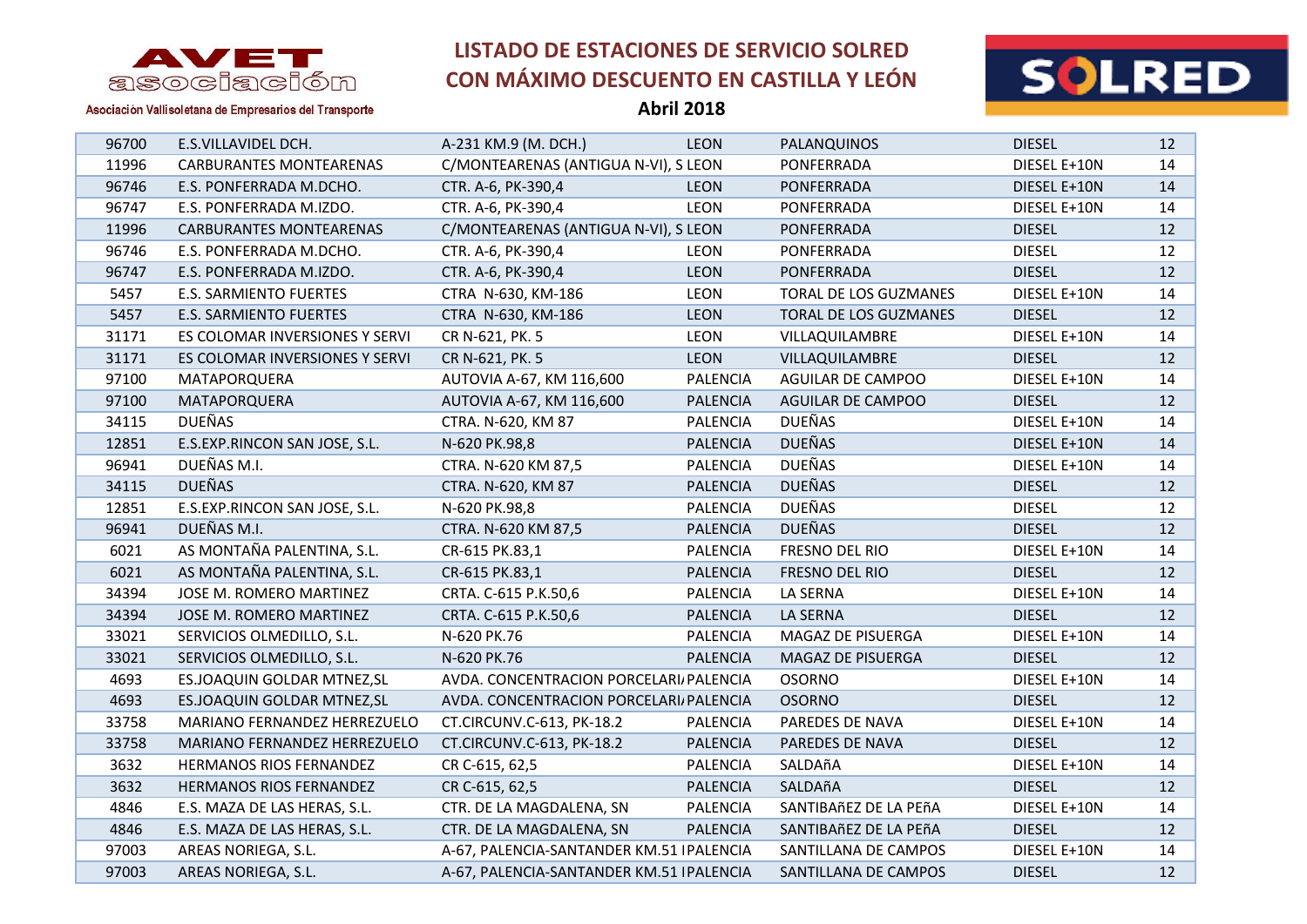

**Abril 2018**



Asociación Vallisoletana de Empresarios del Transporte

| 7183  | LORENZO ADAN MALANDA              | CR. N-620 PK 61,5                                                  | <b>PALENCIA</b>      | TORQUEMADA                    | DIESEL E+10N  | 14                |
|-------|-----------------------------------|--------------------------------------------------------------------|----------------------|-------------------------------|---------------|-------------------|
| 11610 | E.S. ARPER                        | CR. N-620, P.K. 69,950                                             | <b>PALENCIA</b>      | TORQUEMADA                    | DIESEL E+10N  | 14                |
| 7183  | LORENZO ADAN MALANDA              | CR. N-620 PK 61,5                                                  | <b>PALENCIA</b>      | TORQUEMADA                    | <b>DIESEL</b> | 12                |
| 11610 | E.S. ARPER                        | CR. N-620, P.K. 69,950                                             | <b>PALENCIA</b>      | TORQUEMADA                    | <b>DIESEL</b> | 12                |
| 7335  | RENEGAS E.S, S.L                  | CL CRTA. DE BURGOS 19                                              | <b>PALENCIA</b>      | VENTA DE BAÑOS                | DIESEL E+10N  | 14                |
| 7335  | RENEGAS E.S, S.L                  | CL CRTA. DE BURGOS 19                                              | <b>PALENCIA</b>      | <b>VENTA DE BAÑOS</b>         | <b>DIESEL</b> | 12                |
| 96910 | HOSTELERIA NORIEGA, S.L.          | A-231 PK 99 SALIDA 99                                              | <b>PALENCIA</b>      | VILLAHERREROS                 | DIESEL E+10N  | 14                |
| 96910 | HOSTELERIA NORIEGA, S.L.          | A-231 PK 99 SALIDA 99                                              | <b>PALENCIA</b>      | <b>VILLAHERREROS</b>          | <b>DIESEL</b> | 12                |
| 96516 | RENEGAS,E.S, S.L                  | CR P-900,5                                                         | PALENCIA             | VILLAMURIEL DE CERRATO        | DIESEL E+10N  | 14                |
| 96516 | RENEGAS, E.S , S.L                | CR P-900,5                                                         | <b>PALENCIA</b>      | VILLAMURIEL DE CERRATO        | <b>DIESEL</b> | 12                |
| 4398  | HIDIFER, S.L.                     | CTR.N-610, PK-32.4                                                 | <b>PALENCIA</b>      | VILLARRAMIEL                  | DIESEL E+10N  | 14                |
| 4398  | HIDIFER, S.L.                     | CTR.N-610, PK-32.4                                                 | <b>PALENCIA</b>      | VILLARRAMIEL                  | <b>DIESEL</b> | 12                |
| 34009 | E.S. EL PANTANO                   | CTRA. C-615, PK-28                                                 | <b>PALENCIA</b>      | <b>VILLOLDO</b>               | DIESEL E+10N  | 14                |
| 34009 | E.S. EL PANTANO                   | CTRA. C-615, PK-28                                                 | <b>PALENCIA</b>      | <b>VILLOLDO</b>               | <b>DIESEL</b> | 12                |
| 96895 | <b>COMBUSTIBLES ARAPILES 2007</b> | CTR. A-66, PK-348 M.I PO. 501 PARC. SALAMANCA ARAPILES (SALAMANCA) |                      |                               | DIESEL E+10N  | 14                |
| 96895 | <b>COMBUSTIBLES ARAPILES 2007</b> | CTR. A-66, PK-348 M.I PO. 501 PARC. SALAMANCA ARAPILES (SALAMANCA) |                      |                               | <b>DIESEL</b> | 12                |
| 34451 | ECO ALHANDIGA                     | CR N-501,84 I                                                      |                      | SALAMANCA CALVARRASA DE ABAJO | DIESEL E+10N  | 14                |
| 34451 | ECO ALHANDIGA                     | CR N-501,84 I                                                      |                      | SALAMANCA CALVARRASA DE ABAJO | <b>DIESEL</b> | 12                |
| 97043 | EL VENTORRO                       | CRTA. CV-70, KM 1.600                                              | SALAMANCA LAS TORRES |                               | DIESEL E+10N  | 14                |
| 97043 | EL VENTORRO                       | CRTA. CV-70, KM 1.600                                              | SALAMANCA LAS TORRES |                               | <b>DIESEL</b> | 12                |
| 34450 | <b>E.S. PUENTE NUEVO</b>          | AV. REYES DE ESPAñA, 26                                            |                      | SALAMANCA SALAMANCA           | DIESEL E+10N  | 14                |
| 34449 | E.S. CTRA. BEJAR                  | AVDA. SAAVEDRA Y FAJARDO, 76                                       |                      | SALAMANCA SALAMANCA           | DIESEL E+10N  | 14                |
| 34511 | E.S. CAR.SERV.AREVALO II, S.L.    | CN-630 KM.338                                                      |                      | SALAMANCA SALAMANCA           | DIESEL E+10N  | 14                |
| 34450 | <b>E.S. PUENTE NUEVO</b>          | AV. REYES DE ESPAñA, 26                                            |                      | SALAMANCA SALAMANCA           | <b>DIESEL</b> | $12 \overline{ }$ |
| 34449 | E.S. CTRA. BEJAR                  | AVDA. SAAVEDRA Y FAJARDO, 76                                       |                      | SALAMANCA SALAMANCA           | <b>DIESEL</b> | 12                |
| 34511 | E.S. CAR.SERV.AREVALO II, S.L.    | CN-630 KM.338                                                      |                      | SALAMANCA SALAMANCA           | <b>DIESEL</b> | 12                |
| 96772 | <b>E.S.SANCTI SPIRITUS</b>        | AUTOVIA AP-62 PK 309                                               |                      | SALAMANCA SANCTI SPIRITUS     | DIESEL E+10N  | 14                |
| 96772 | <b>E.S.SANCTI SPIRITUS</b>        | AUTOVIA AP-62 PK 309                                               |                      | SALAMANCA SANCTI SPIRITUS     | <b>DIESEL</b> | $12 \overline{ }$ |
| 96047 | VALDECARPINTEROS                  | CTR. N-620, PK-313.3                                               |                      | SALAMANCA VALDECARPINTEROS    | DIESEL E+10N  | 14                |
| 96047 | VALDECARPINTEROS                  | CTR. N-620, PK-313.3                                               |                      | SALAMANCA VALDECARPINTEROS    | <b>DIESEL</b> | 12                |
| 33295 | E.S. MARI GOMEZ DOMINGO           | C. SEGOVIA-VALLADOLID KM. 83                                       | SEGOVIA              | <b>CARBONERO EL MAYOR</b>     | DIESEL E+10N  | 14                |
| 33295 | E.S. MARI GOMEZ DOMINGO           | C. SEGOVIA-VALLADOLID KM. 83                                       | SEGOVIA              | <b>CARBONERO EL MAYOR</b>     | <b>DIESEL</b> | 12                |
| 12501 | E.S.NAVAS AGUEDA SL.              | CTRA.N-I KM.107,400                                                | SEGOVIA              | CASTILLEJO DE MESLEO          | DIESEL E+10N  | 14                |
| 12501 | E.S.NAVAS AGUEDA SL.              | CTRA.N-I KM.107,400                                                | SEGOVIA              | CASTILLEJO DE MESLEO          | <b>DIESEL</b> | 12                |
| 10683 | INMUEBLES ALONSO GOMEZ S.L.       | CR. CL-601, 46                                                     | SEGOVIA              | <b>CUELLAR</b>                | DIESEL E+10N  | 14                |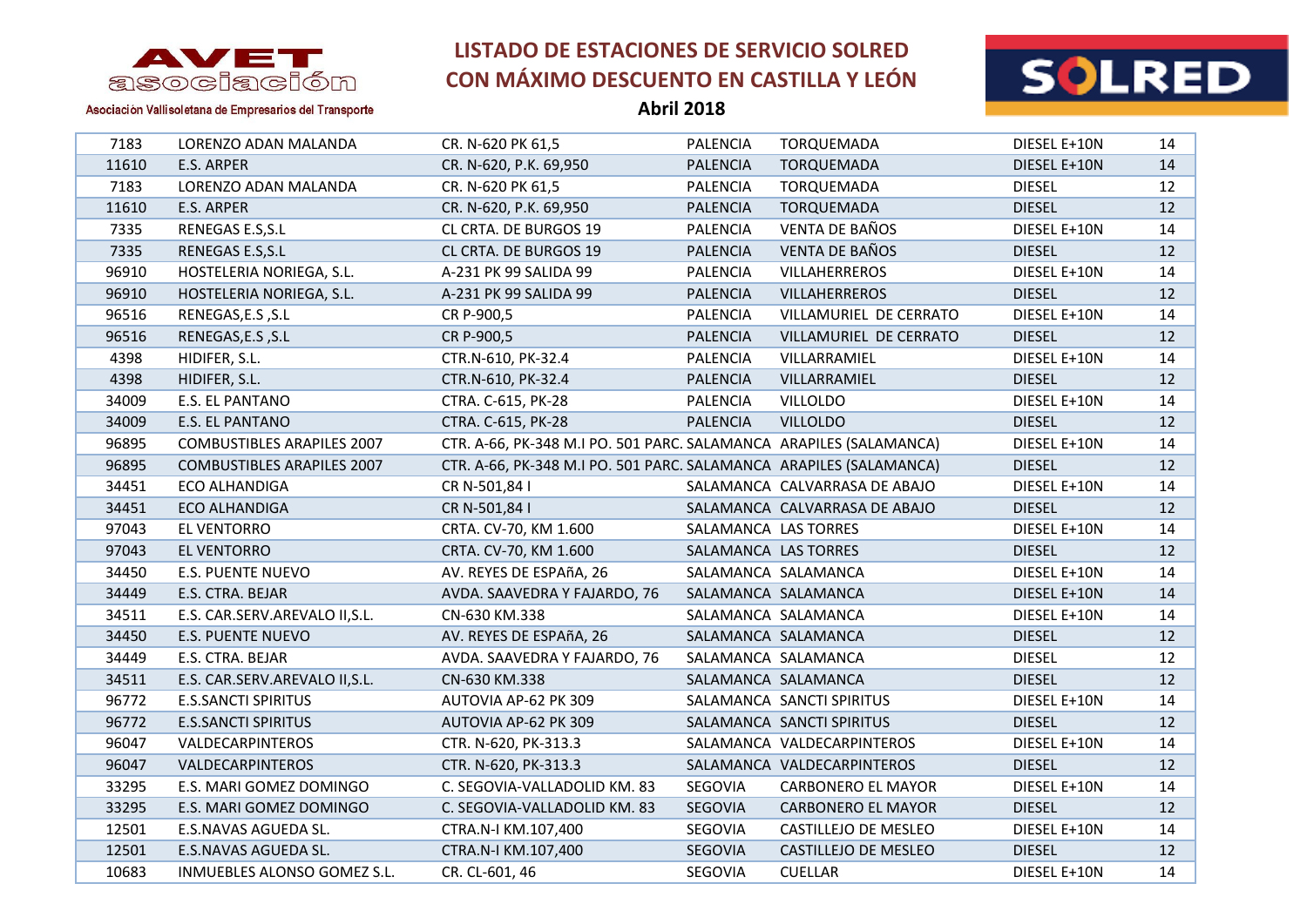



Asociación Vallisoletana de Empresarios del Transporte

**Abril 2018**

| 34152 | E.S. CUELLAR                    | CTRA. VALLADOLID-SEGOVIA C-601 KSEGOVIA                     |                     | <b>CUELLAR</b>                     | DIESEL E+10N  | 14              |
|-------|---------------------------------|-------------------------------------------------------------|---------------------|------------------------------------|---------------|-----------------|
| 10683 | INMUEBLES ALONSO GOMEZ S.L.     | CR. CL-601, 46                                              | SEGOVIA             | <b>CUELLAR</b>                     | <b>DIESEL</b> | 12              |
| 34152 | E.S. CUELLAR                    | CTRA. VALLADOLID-SEGOVIA C-601 KSEGOVIA                     |                     | <b>CUELLAR</b>                     | <b>DIESEL</b> | 12              |
| 34157 | EL PRADO DE GOMEZSERRACIN, S.L. | CTRA. L-601, KM-62,9                                        | SEGOVIA             | GOMEZSERRACIN                      | DIESEL E+10N  | 14              |
| 34157 | EL PRADO DE GOMEZSERRACIN, S.L. | CTRA. L-601, KM-62,9                                        | SEGOVIA             | <b>GOMEZSERRACIN</b>               | <b>DIESEL</b> | 12              |
| 33550 | ESTACION SERVICIO TOLOCIRIO SL  | CR N-601, 131                                               | SEGOVIA             | <b>TOLOCIRIO</b>                   | DIESEL E+10N  | 14              |
| 33550 | ESTACION SERVICIO TOLOCIRIO SL  | CR N-601, 131                                               | SEGOVIA             | <b>TOLOCIRIO</b>                   | <b>DIESEL</b> | 12 <sup>2</sup> |
| 15643 | TOGOROSA, S.L                   | CTRA. SAGUNTO-BURGOS KM 376 34 SORIA                        |                     | ABEJAR                             | DIESEL E+10N  | 14              |
| 15643 | TOGOROSA, S.L                   | CTRA. SAGUNTO-BURGOS KM 376 34 SORIA                        |                     | ABEJAR                             | <b>DIESEL</b> | 12              |
| 34425 | CARBURANTES LA PERDIZ, SL.      | CR. N-122, P.K. 210                                         | SORIA               | <b>BURGO DE OSMA</b>               | DIESEL E+10N  | 14              |
| 34425 | CARBURANTES LA PERDIZ, SL.      | CR. N-122, P.K. 210                                         | SORIA               | <b>BURGO DE OSMA</b>               | <b>DIESEL</b> | 12              |
| 13557 | VILLAHUERTA, S.L.               | <b>CTRA.N-II PK 154,4</b>                                   | SORIA               | LODARES DE MEDINACELI              | DIESEL E+10N  | 14              |
| 13557 | VILLAHUERTA, S.L.               | <b>CTRA.N-II PK 154,4</b>                                   | SORIA               | LODARES DE MEDINACELI              | <b>DIESEL</b> | 12              |
| 12416 | ES. LAS LADERAS                 | AT A-2 P.K. 174,5 I                                         | SORIA               | MONTUENGA DE SORIA                 | DIESEL E+10N  | 14              |
| 12416 | ES. LAS LADERAS                 | AT A-2 P.K. 174,5 I                                         | SORIA               | MONTUENGA DE SORIA                 | <b>DIESEL</b> | 12              |
| 33056 | E.S. VILLA HUERTA, S.L.         | CTR.N-II, PK-180-DIR.ZARAGOZA                               | SORIA               | SANTA MARIA DE HUERTA              | DIESEL E+10N  | 14              |
| 33056 | E.S. VILLA HUERTA, S.L.         | CTR.N-II, PK-180-DIR.ZARAGOZA                               | SORIA               | SANTA MARIA DE HUERTA              | <b>DIESEL</b> | 12              |
| 5949  | NAVAS AGUEDA, S.L.              | CN-122, PK.146                                              | SORIA               | SORIA                              | DIESEL E+10N  | 14              |
| 15247 | NAVAS AGUEDA, S.L.              | CR N-122, 147                                               | SORIA               | SORIA                              | DIESEL E+10N  | 14              |
| 5949  | NAVAS AGUEDA, S.L.              | CN-122, PK.146                                              | SORIA               | SORIA                              | <b>DIESEL</b> | 12              |
| 15247 | NAVAS AGUEDA, S.L.              | CR N-122, 147                                               | <b>SORIA</b>        | SORIA                              | <b>DIESEL</b> | 12              |
| 7160  | DISTROIL GASOLEOS, S.L.         | CTRA. N 620, KM 102                                         |                     | VALLADOLID CUBILLAS DE SANTA MARTA | DIESEL E+10N  | 14              |
| 7160  | DISTROIL GASOLEOS, S.L.         | CTRA. N 620, KM 102                                         |                     | VALLADOLID CUBILLAS DE SANTA MARTA | <b>DIESEL</b> | 12              |
| 12653 | RAMIRO                          | CTRA. A-6, KM 154                                           |                     | VALLADOLID MEDINA DEL CAMPO        | DIESEL E+10N  | 14              |
| 12653 | <b>RAMIRO</b>                   | CTRA. A-6, KM 154                                           |                     | VALLADOLID MEDINA DEL CAMPO        | <b>DIESEL</b> | 12              |
| 11432 | E.S. CARBURANTES YAGUE S.L      | CRTRA. N-VI MADRID-CORUñA, KM.2 VALLADOLID MOTA DEL MARQUES |                     |                                    | DIESEL E+10N  | 14              |
| 11432 | E.S. CARBURANTES YAGUE S.L      | CRTRA. N-VI MADRID-CORUñA, KM.2 VALLADOLID MOTA DEL MARQUES |                     |                                    | <b>DIESEL</b> | 12              |
| 2315  | <b>CARLOS SANTIAGO GARCIA</b>   | CR N-601, 149                                               | VALLADOLID OLMEDO   |                                    | DIESEL E+10N  | 14              |
| 2315  | CARLOS SANTIAGO GARCIA          | CR N-601, 149                                               | VALLADOLID OLMEDO   |                                    | <b>DIESEL</b> | 12              |
| 11296 | E.S. SIMANCAS                   | CT N-620 PK 132,6 (M.I)                                     | VALLADOLID SIMANCAS |                                    | DIESEL E+10N  | 14              |
| 11296 | E.S. SIMANCAS                   | CT N-620 PK 132,6 (M.I)                                     | VALLADOLID SIMANCAS |                                    | <b>DIESEL</b> | 12              |
| 31091 | E.S. EL CERRO                   | CTR. SEGOVIA CI-601, PK-19.2                                |                     | VALLADOLID VALLADOLID              | DIESEL E+10N  | 14              |
| 96356 | <b>E.S. CENTROLID</b>           | AVDA. DEL EURO S/N                                          |                     | VALLADOLID VALLADOLID              | DIESEL E+10N  | 14              |
| 96971 | POLIGAS, S.L.                   | C/PLATA,41                                                  |                     | VALLADOLID VALLADOLID              | DIESEL E+10N  | 14              |
| 31091 | E.S. EL CERRO                   | CTR. SEGOVIA CI-601, PK-19.2                                |                     | VALLADOLID VALLADOLID              | <b>DIESEL</b> | 12              |